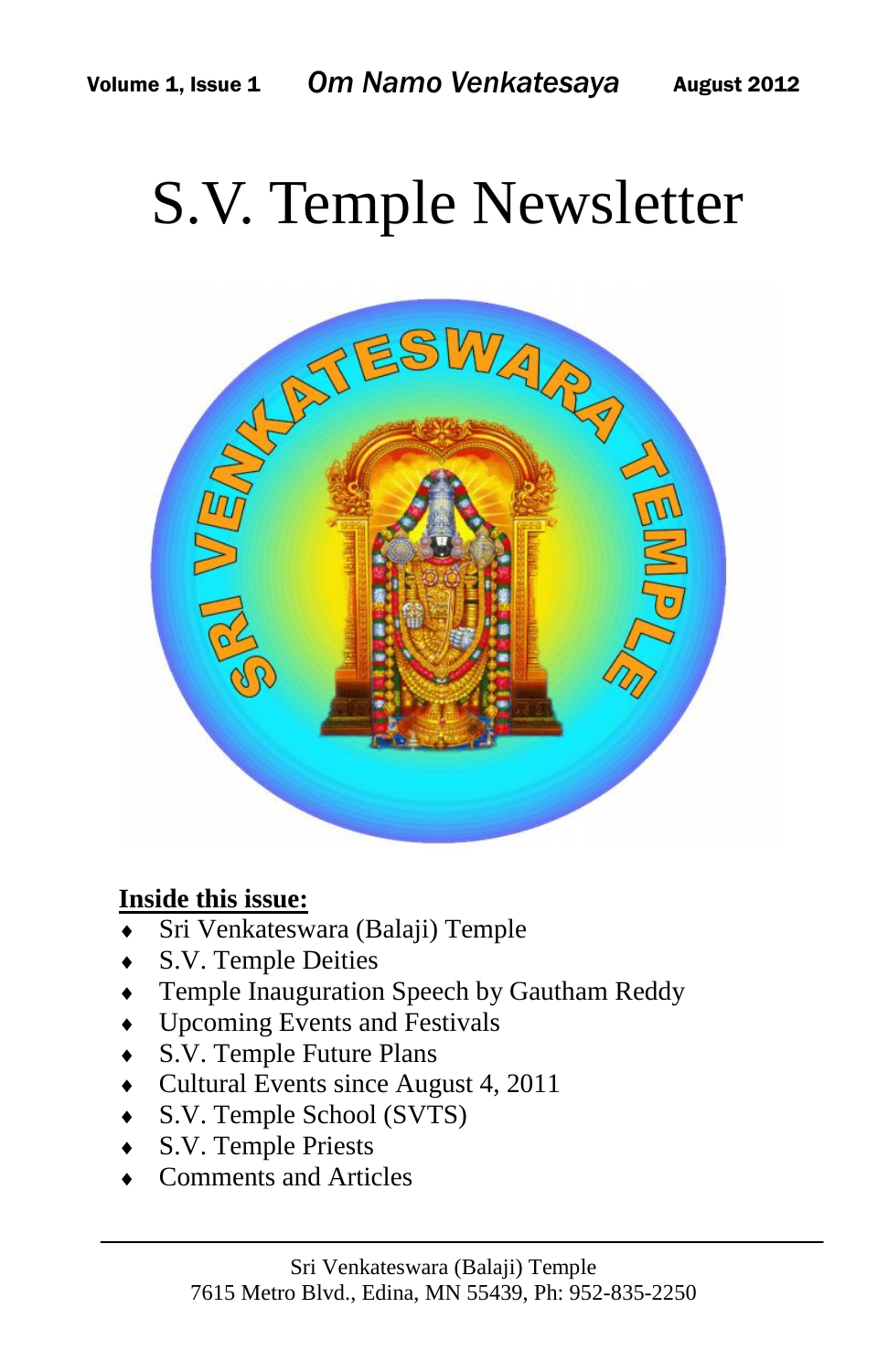# Sri Venkateswara (Balaji) Temple



On the auspicious Ugadi day in March 2009, the Lord Sri Venkateswara (Balaji) Temple was started at a temporary location in Golden Valley, MN. After identifying a permanent location in Edina that is accessible for majority of the Indian community in the Twin Cities area, the construction of the new temple commenced in 2010. On August 4-6, 2011, the inauguration of the S.V. Temple took place and *pranapratishta* (consecration) of Ashtalakshmi *sameta* Sri Venkateswara was performed.

The City of Edina Mayor James Hovland and City of Edina Council Members Mary Brindle, Ann Swenson, Joni Bennett, and Josh Sprague were among the chief guests at the inauguration function of the temple. A number of devotees from all over Minnesota attended the function and received blessings from Lord Sri Venkateswara.

#### Hinduism in Minnesota

In 1894, Swami Vivekananda arrived in Minneapolis to promote understanding of Hinduism and India's spiritual culture during his visit to USA. After various changes in the U.S. Immigration Law in 1965, the number of Asian and Hindu immigrants started increasing in the Twin Cities area. Currently, there are about 40,000 Hindus who live in the Twin Cities area. With such a growth in the Indian Community, the *City of Edina has recognized and announced Diwali, a highly celebrated event amongst Hindus*, (also known as the Festival of Lights) as one of the major events of the City.

Amidst such a warm welcome from the American community and the expanding opportunities for growth of the Hindu community, the S.V. Temple in Edina provides a venue for all Hindu devotees in the Twin Cities around to participate in Hindu religious, educational, social, and cultural activities. This will strengthen our families and help our younger generations in the USA learn, participate and preserve the Hindu *dharma* and culture for years to come.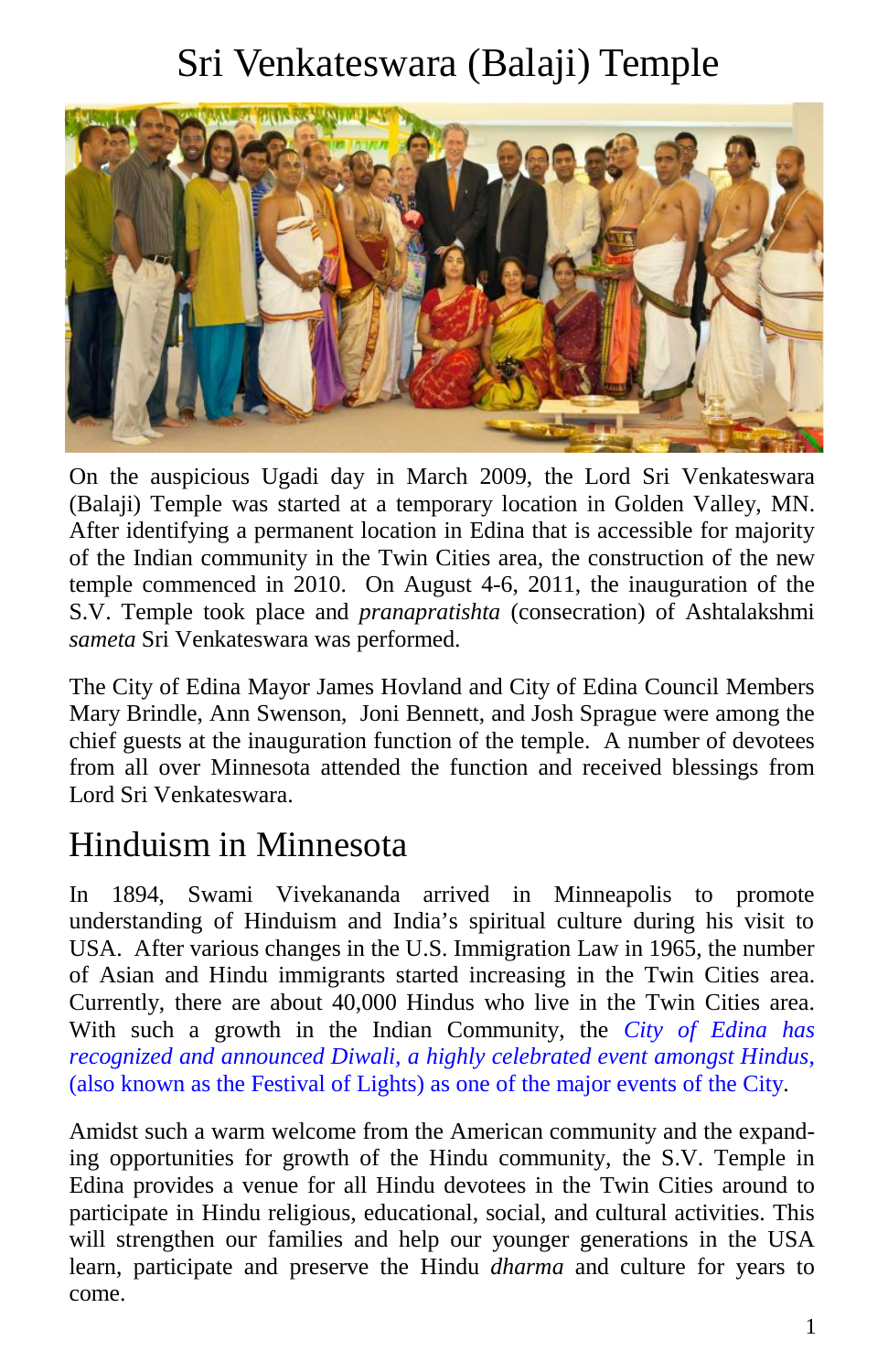## S.V. Temple Deities

The SV Temple is unique in the sense that the main deity (Lord Venkateswara) is consecrated along with Ashta Lakshmi, eight secondary manifestations of Goddess Sri Lakshmi. *This feature makes our temple special and is the only temple in North America where it can be seen.*

Lord Venkateswara also known as Balaji, is a form of the Hindu god Vishnu. Venkateswara means "the lord who destroys the sins of the people". According



to the Hindu scriptures, Lord Vishnu was incarnated as Venkateswara and appeared for the salvation and upliftment of humanity in this *Kali Yuga* age. The Venkateswara swami temple is also called Kaliyuga Vaikuntham. Lakshmi is the Hindu goddess of wealth, prosperity, fortune, and embodiment of beauty. She is the consort of God Vishnu. She is seen in two forms: Bhudevi and Sridevi, both either side of Sri Venkateswara. Bhudevi represents totality of the material world (Mother Earth), Sridevi the spiritual world.

The eight forms of Lakshmi are: Santana Lakshmi (Bestower of offspring), Aadi Lakshmi (an ancient form of Lakshmi and incarnation of Lakshmi as daughter of the sage Bhrigu), Gaja Lakshmi (Giver of animal wealth , like cattle and elephants and Giver of power and royalty), Dhana Lakshmi (Giver of money and gold), Aishwarya Lakshmi (Goddess of riches), Veera Lakshmi (Bestower of valour in battles and courage and strength for overcoming difficulties in life), Dhanya Lakshmi (Giver of agricultural wealth), Vijaya Lakshmi (Giver of victory, not only in battles but also in conquering hurdles in order to beget success), and Maha Lakshmi (Grand Consort of Lord Vishnu).

The shrines of Ram Parivar, Sri Ganesha, and Shiva Linga were also consecrated in the temple. In addition to these main deities, the shrines of Guru Ramanuja and Annamayya shrines were consecrated and receive continuous Poojas from the devotees. There are also picture frames depicting Dasavataras on the walls of the main prayer hall. Thank you to all the donors that sponsored the shrines of the deities in the temple. Currently, the temple is looking for donors who could sponsor the stone *vigraha* of the Lord Sri Venkateswara. Interested devotees can contact the temple priests.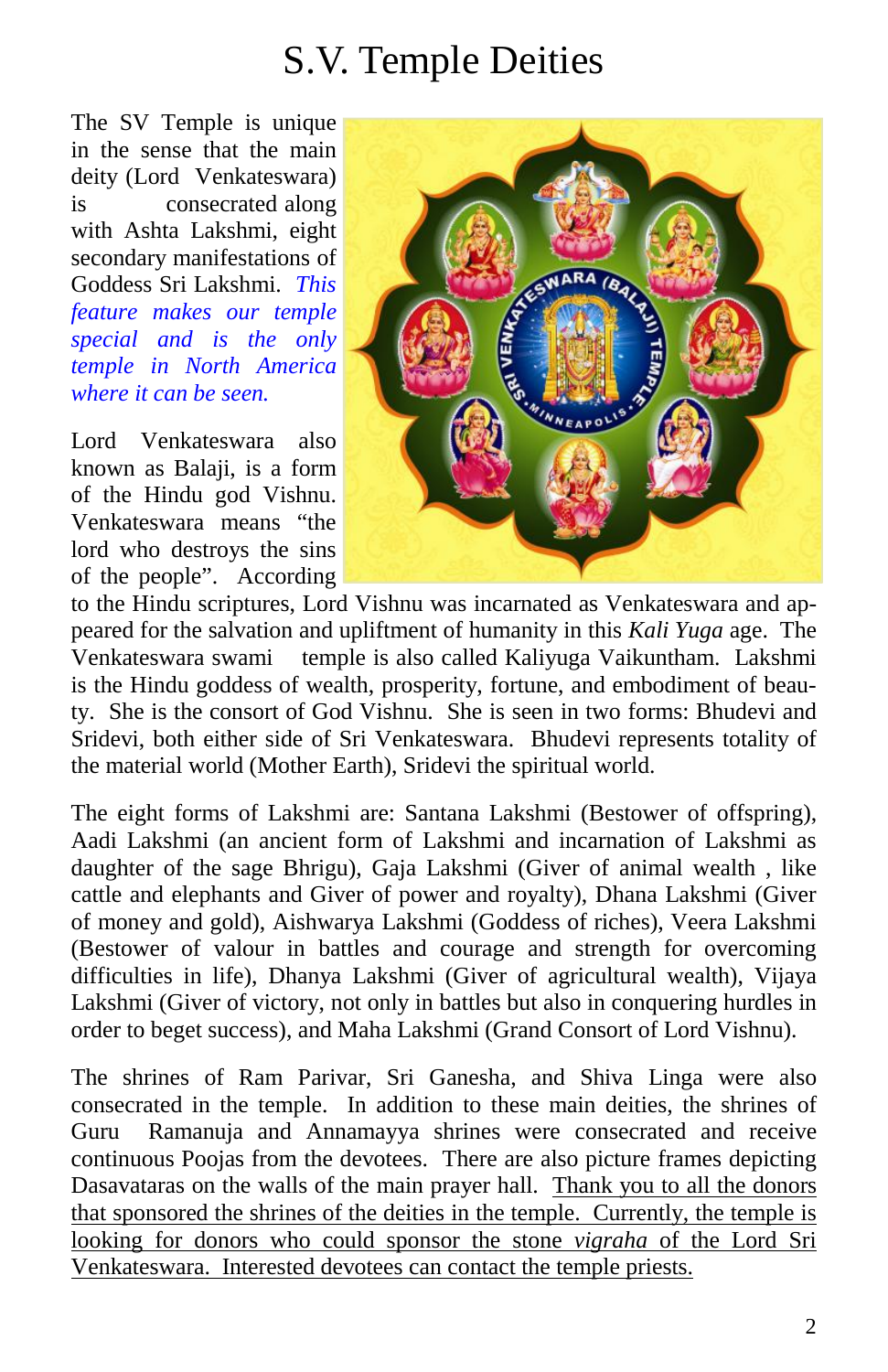## Temple Inauguration Speech by Gautham Reddy

Hindu temples have served as important centers of personal and spiritual development for thousands of years. The foremost purpose of a temple is, of course, to provide an auspicious space to feel connected to the divine. A temple is a place we can go to with our wishes and anxieties, our hopes and dreams. It is a place we can find mental relief, to get a sense of something larger than our own egos. But a temple is also more than a place of personal spiritual development--it is an integral place for community building. This is especially true for new temples like ours, growing out of an American context.

The American Hindu Temple has become a vital center for the arts, education, and service work. It is here that traditional forms of music and dance can be performed, enjoyed, and passed on to future generations. Well-intentioned individuals can gather to embark on projects of good will and social justice. The temple is an important cultural resource for our community, not only for youth but for adults as well. Through yoga, meditation classes, and spiritual discourses, it offers us all the opportunity to engage with our cultural heritage in a deeper, more significant way.

In India, such cultural activities are omnipresent and it is easy to take them for granted. We see them on television, in our next door neighbor's homes, and in school. But in the United States, they become a much rarer sight, and thus all the more precious to us. Because of this situation, the Hindu temple in America becomes an important center for nurturing these extracurricular activities. The temple creates a positive and affirming place for us in American society to practice our religion as well as our culture.

One thing that is distinctly unique to the American Hindu Temple is that it is an important site for inter-cultural dialogue. Hinduism is a minority religion in the United States and there is a great deal of misinformation and ignorance about our tradition among the general population. The greatest way to get rid of cultural misunderstandings and clear up prejudice is by the simple act of dialogue. The temple gives us a concrete base for reaching out and creating bonds of friendship with members of other communities. It is a place we can bring our American friends, where curious co-workers and neighbors can come, to learn more about our cultural traditions and where we come from. It's through such simple acts that we can educate and enrich the greater community around us.

In ancient times, temples were built by great kings and queens who wanted to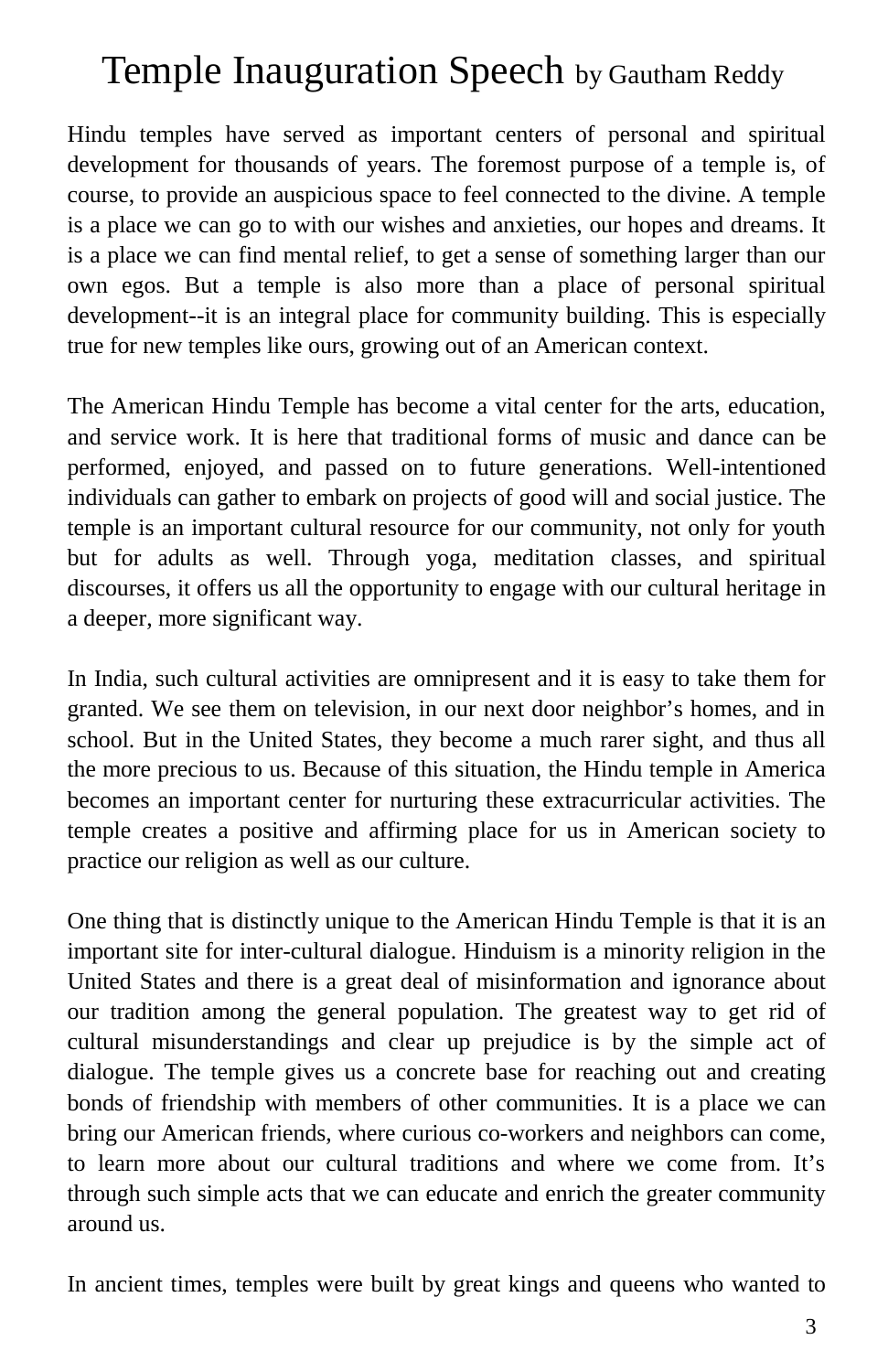building has grown into a community activity. The institution that we establish today will serve to strengthen and rebuild us as a community in the years to come. Let it be remembered: the efforts and energies that we invest in building our own Sri Venkateswara Temple here in Edina will be repaid a thousand fold in the coming years, in ways we can not yet even imagine.

| ┻<br>Date        | Event                                  |
|------------------|----------------------------------------|
| August 1         | Rakhi Pournami                         |
| August 4         | S.V. Temple First Anniversary          |
| August 8-9       | Sri Krishnashtami—Gokulashtami         |
| August 15        | Indian Independence Day                |
| September 9      | S.V. Temple School Open House          |
| September 16     | S.V. Temple School reopening           |
| September 18     | Vinayaka Chaturdhi                     |
| October 15       | Devi Navarathris begin                 |
| October 23       | Vijaya Dasami                          |
| November $12-13$ | Naraka Chaturthasi—Deepavali or Diwali |
| November 16      | Nagula Chavithi                        |
| December 15      | Dhanurmasam begins                     |
| December 23      | Vaikuntha Ekadasi                      |

# Upcoming Events and Festivals

#### S.V. Temple Future Plans

1. The short-term plan of the temple is to consecrate the *Mulavirat of Sri Venkateswara Swami*. S.V. Temple President has received a letter from the TTD's Executive Officer granting the supply of a stone vigraham. The *carving of the stone vigraham is currently taking place in India* and will be shipped to Minneapolis.

2. The temple has two priests who are responsible for performing temple rituals, including puja, and aarti, and taking care of murtis. *The temple will be adding another priest who will join the temple by the end of this year.*

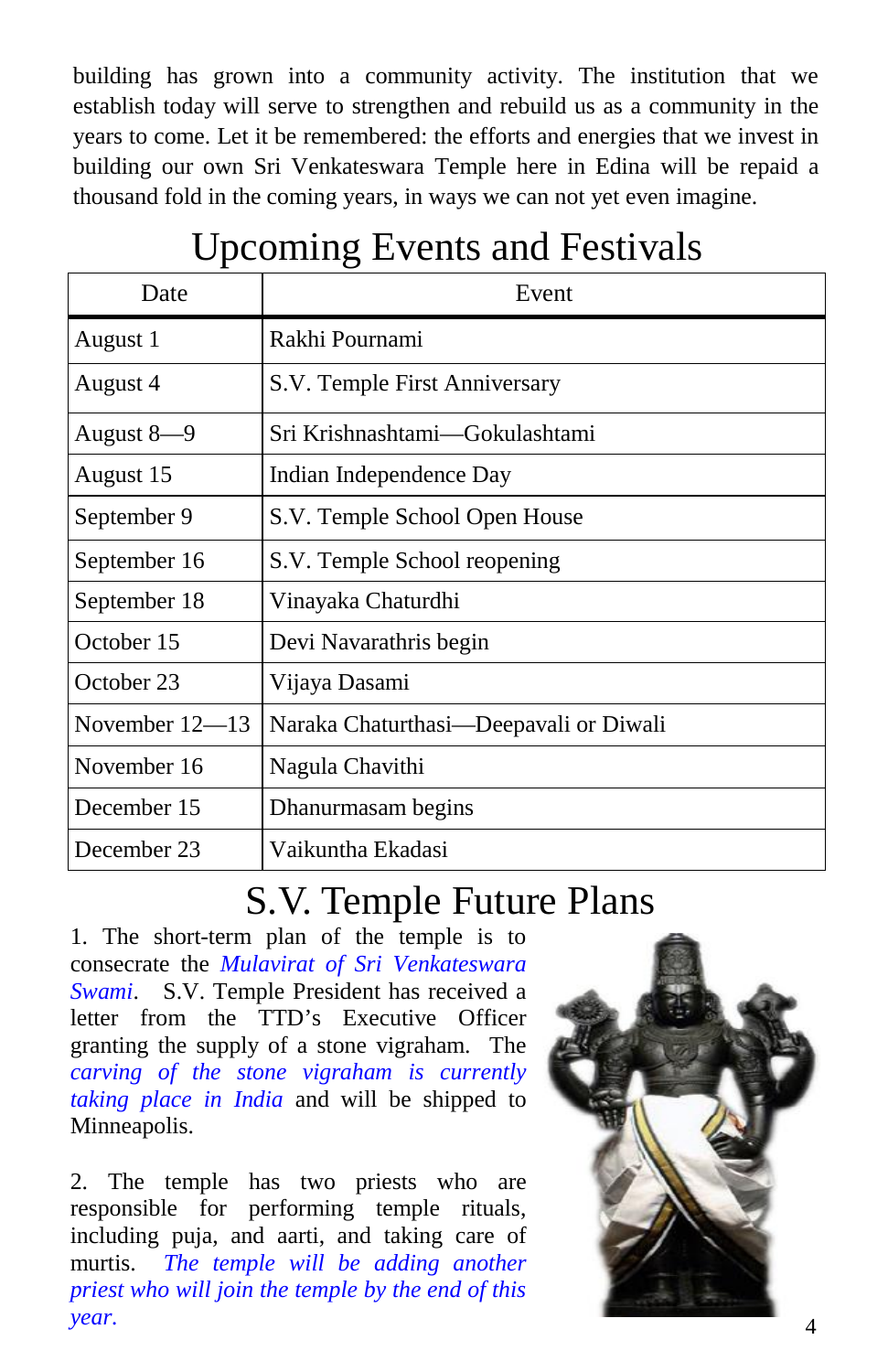## Cultural Events since August 4, 2011

Below is the recap of the cultural events that took place since August 4, 2011. A "Thank you" for all the volunteers and organizers who made all these events a great success. We are looking forward to your support in the coming years.

- 1. **Dr. Akki Raju Sundara Rama Krishna's performance**—August 4, 2012. Local talent also participated to celebrate the first anniversary .
- 2. **Super Guru Sri Ramachari Light Music Concert**—July 24-28, 2012. Concert by Sri Ramachari and workshop participants on July 27, 2012. Sri Ramachari was able to extract the talent out of the workshop participants and trained them into well performing musicians.
- 3. **Sri Ramu (Andhra SP Balu)** along with Sarada and local talent performed Light Musical Concert —June 22, 2012.
- 4. **Annamacharya Jayanthi Celebrations** —May 19, 2012.
- 5. **Carnatic Star of Minnesota** —April 27-29, 2012, *Carnatic* music community in Minnesota celebrated Carnatic Music Festive Mela in the SV Temple Auditorium. Several competitions were held in different categories and prizes were distributed to the winners.
- 6. **Ugadi Celebrations**—March 23-24, 2012. During these Ugadi celebrations, many devotees participated in various cultural activities.
- 7. **New year celebrations**—January 1, 2012. Many devotees participated to celebrate the new year and received blessings from Sri Venkateswara Swami and Ashtalakshmis for a successful new year.
- 8. **Diwali Celebrations**—October 26, 2011. More than 1,000 people participated in these celebrations. S.V. Temple organized fireworks to celebrate festival of lights. Devotee families and children enjoyed this event.
- 9. **Sri Medasani Mohan's** Astavadhanam —September 17, 2011. This was made possible by S.V. Temple and Telugu Association of Minnesota.
- 10. **Sri Viswayogi Viswamji's visit** to the Temple—August 27, 2011.

# S.V. Temple School (SVTS)

The SV Temple School was started in March 2009 on Ugadi Day with just few students. At present, the student strength has increased to about 90. The school curriculum has been established and implemented for the school year 2011. Since then, SVTS is running successfully with the kind cooperation of parents, children and school volunteers. We have 30 teachers volunteering for different classes— Telugu and Hindi language, carnatic music, Yoga, Meditation and Bala Gokulam classes. The school registration form can be downloaded from the temple website and get registered. The school will be holding an open house on September  $9<sup>th</sup>$  and classes will commence from September 16<sup>th</sup>. *The school is looking for volunteer teachers, including those who can teach Tamil, Kannada, etc., if you are interested, please contact svts@svtemplemn.org.* SVTS also organizes Annamayya keertana classes for adults and kids and *Gita* discourses. Healthcare educational presentations are given by local physicians once a month. Please contact SVTS to participate in these presentations.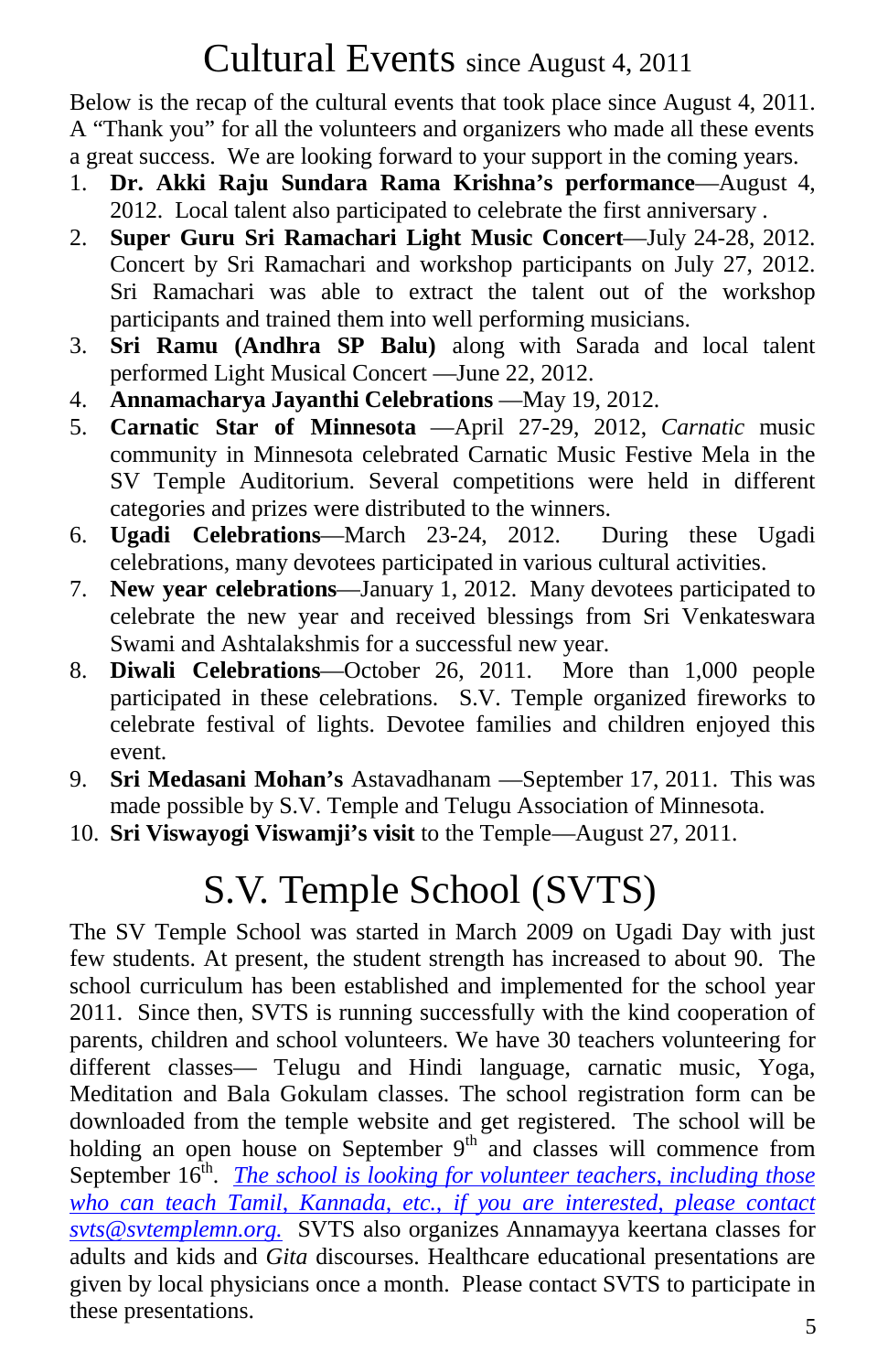## Priest Sri Murali Vedala

Priest Sri Murali Vedala was born in Singaraya Konda (Prakasham Dt.) in Andhra Pradesh (AP), India. He has completed his intermediate (10+2) education in Guntur after which he decided to follow his father's footsteps to become a priest. So, he pursued his Vedic education. Sri Murali has worked as a priest in Sri Lakshmi Narayana temple Kapila Teerdham in Tirupathi. We are very fortunate that Sri Murali has decided to come to United States to work as a priest in our S.V. Temple. He speaks Telugu , Tamil, Hindi and English. Sri Murali can be reached at 612-481-9354.



## Priest Sri Vamsi Kanduri

Sri Vamsi Kanduri was born in Warangal in AP and brought up in Tirupathi. He completed his Masters degree in Philosophy from Sanskrit University, Tirupathi. With a great interest in vedic philosophy and mantra, Sri Vamsi pursued vedic education to become a priest. Sri Vamsi has performed and participated in pujas in various *bramhotsavaalu* in almost every state in India, including Tiruchanoor. He is the first priest in our S.V. Temple. Before coming to the S.V. Temple, he worked in Rochester, MN temple as a priest. He speaks Telugu, English, Tamil, Hindi, and Sanskrit. Sri Vamsi can be reached at 507-271-7803.



### Comments and Articles

We are inviting all readers, devotees, followers, students, teachers, and writers, etc. to submit devotional stories, essays, and experiences to S.V. Temple Newsletter Editor. After newsletter committee's review, selected articles will be published in the upcoming issues of the newsletter. Editor of the newsletter will have all the rights to modify the articles to address language, grammar, and space-constraint issues. Since the audience of this newsletter come from various age groups, we request you to send articles that everybody can understand. Make sure that your articles are helpful in educating the readers in devotional field and encourage them to follow *dharma*. Also, you can send comments on the published articles and ideas for new articles that you want to see. You can email your articles to Uma Vempati and Gayathri Vempati at *uma.gaya3@gmail.com.*